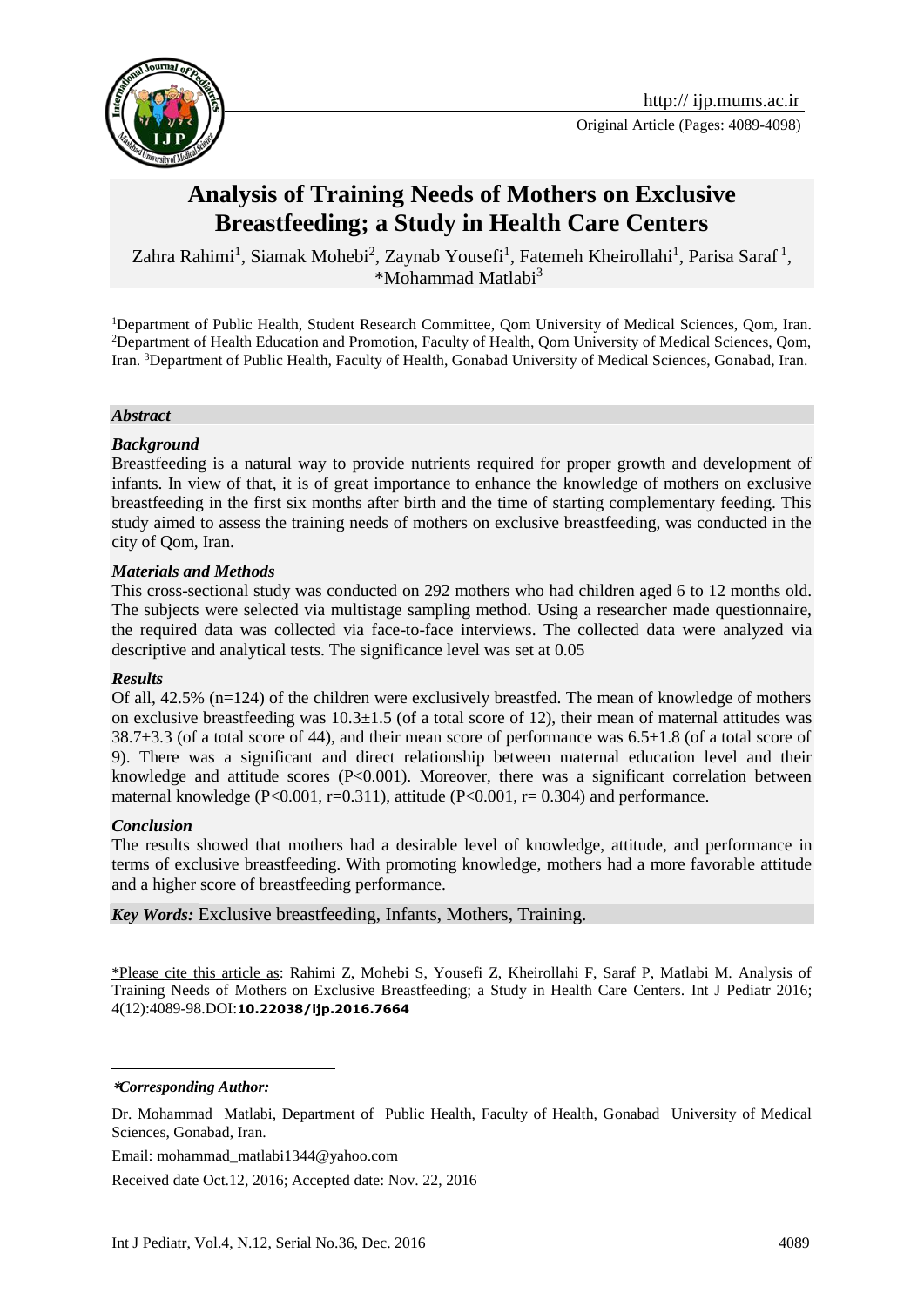### **1- INTRODUCTION**

 Breastfeeding is a natural way to provide nutrients required for proper growth and development of infants (1). Because of the proven health benefits of breastfeeding, it has been recognized as an ideal food for infants (2), for example antibodies existing in breast milk protect infants against diarrheal diseases and acute respiratory infections (which are known as the two major causes of mortality among children) (3, 4). Studies have shown that infants who are not breastfed are more at risk of middle ear infections (otitis media), inflammation of the stomach (gastritis), lower respiratory tract infection, obesity, diabetes, childhood leukemia, sudden infant death syndrome, and necrotizing enterocolitis. In addition, type II diabetes, myocardial infarction, breast and ovarian cancer are more common in mothers who do not breastfeed their children (5).

The most common and widely used definition for exclusive breastfeeding is as follows: "exclusive breastfeeding is to give newborn infants only breast milk and not feeding them with other foods and even water excerpt for drugs, vaccines, vitamins, and dietary supplements" (6). According to the World Health Organization and the American Academy of Pediatrics, newborn infants must be exclusively breastfed for the first six months of their life and complementary foods must be started since the end of the sixth month of life (7). In the first six months of life, breast milk alone is the ideal food for children, because it contains all the nutrients, including vitamins and minerals needed for children growth; in other words, children need no food and even water up to the sixth month of life (3). According to previous studies, good breastfeeding performance, especially exclusive breastfeeding could help to prevent the mortality of children aged under five years in developing countries by about 12% (6.9 million deaths), because

nutritional deficiencies and infectious diseases are the most common causes of mortality among children living in these countries (8, 9). According to some global data, it is estimated that in 2016 only 40% of infants under six months of age in developing countries had been exclusively breastfed (3). Moreover, half of all deaths of children under five years of age occur in five countries including India, Nigeria, Pakistan, the Democratic Republic of Congo, and China (10). The under- five mortality rate in Iran varies from 23% to 47% (11), for example, in studies conducted in the cities of Arak (11), Mashhad (12), Gorgan (13), and Fars (14), it was reported as 41.5%, 72.4%, 66.4%, and 50.7%, respectively. In 2012, during the sixty-fifth meeting of the World Health Organization, it was decided to promote the rate of exclusive breastfeeding so that it will have reached 50% by 2025 (15).

Studies have shown that several factors are associated with exclusive breastfeeding; for instance, in developed countries some factors such as social status, education level, mother age, employment status, number of delivery (parity), place of delivery, and smoking during pregnancy are linked with poor breastfeeding performance while in developing countries demographic factors such as mother age, education, employment, cultural status and religious performance, and antenatal care services are associated with poor breastfeeding performance (8).

In recent years many attempts have been made in the national health network to promote exclusive breastfeeding however mother's intention for breastfeeding depends on mother's level of knowledge and attitude toward breastfeeding (1); thus, this study aimed to assess the training needs of mothers on exclusive breastfeeding in Qom city.

### **2- MATERIALS AND METHODS**

### **2-1. Study design and Procedure**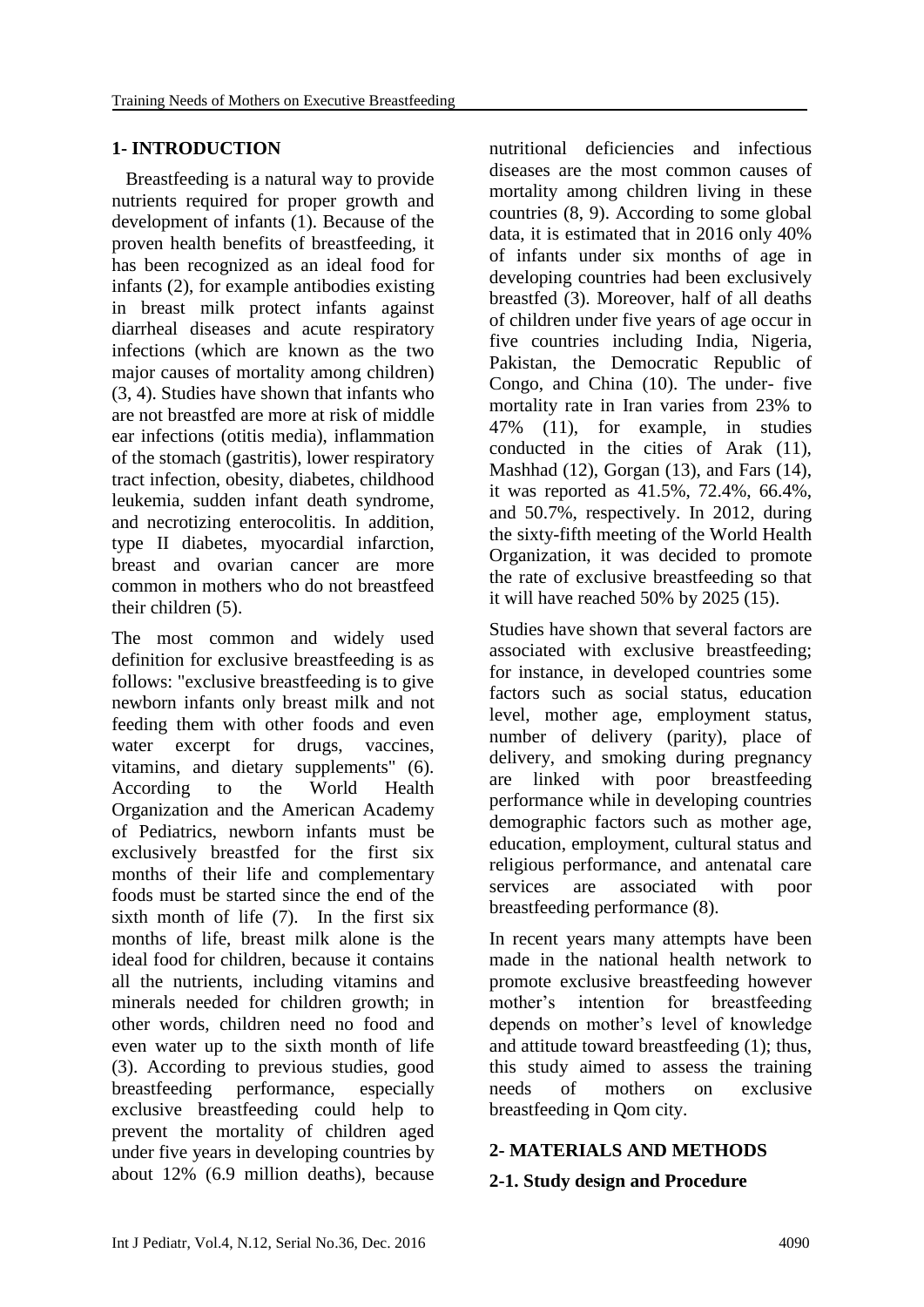This cross-sectional study was conducted on Iranian mothers who had children aged 6 to 12 months old and referred to health care centers in Qom city, Iran to monitor the growth of their children.

### **2-2. Methods**

Using multistage sampling method, the eligible persons were enrolled into the study. In order to select the samples, first different regions of Qom (based on the five municipal areas) were divided into 5 clusters, and the health care centers were selected from each cluster using simple random sampling method. At the end, the samples were selected via simple random sampling method and then were interviewed and questioned at each health care center. After making coordination with the authorities of each health care centers, the researcher selected Iranian mothers who had children, aged 6 to 12 months old. Taking into account maternal performance in previous studies, type I error of 0.05, and an accuracy of 2.5%, we used the sample size formula used in prevalence studies and the sample size was calculated to be at least 292 persons.

### **2-3. Measuring tools**

Data was collected by a researcher made questionnaire. The validity of the questionnaire was approved by experts based on the available books, manuals, and papers. Its reliability was tested and approved using internal consistency test (Cronbach's alpha coefficient); as the results showed, Conbach's alpha coefficient was 0.79, 0.81 and 0.85 for knowledge, attitude, and performance, respectively. The questionnaire was consisted of demographic questions (8 questions about mother and infant) and questions related to mothers' knowledge, attitude, and performance on exclusively breastfeeding. Mothers' knowledge was assessed by 12 questions (benefits of breastfeeding, duration of exclusive breastfeeding, breastfeeding and its role in protecting infants, infants' need for drinks during the time of exclusive breastfeeding, risk of early initiation of complementary foods, signs of adequacy of breast milk, methods of breastfeeding at different times of the day); these questions were measured in terms of wrongness and rightness, so that the right answer was scored one point and the wrong answer was scored zero point (scores ranged from 0 to 12).

In order to assess the attitudes of mothers, 11 questions (four-point Likert scale) were designed and used (benefits of breastfeeding for mother and baby as compared with the benefits of powdered milk, use of medicinal plants at birth, giving table food to a child); the minimum and maximum score obtained at this part were 11 and 44 points, respectively. The options of strongly agree, agree, disagree, or strongly disagree, respectively, were scored 4, 3, 2, and 1 point. We used nine self-report questions to assess the performance of mothers (placing mother and baby at the same room after birth, using colostrum, method of breastfeeding, using sugar water and herbal medicines, duration of exclusive breastfeeding, time of starting complementary feeding); the score obtained was ranged from 0 to 9 points. Taking into account the obtainable scores for the three domains of knowledge, attitude, and performance, in order to interpret their condition better we used the following classification (**Table.1**).

**Table-1**: Classification of the factors of knowledge, attitude and performance of exclusive breastfeeding

| Variables   | Poor              | Moderate | Good                     |
|-------------|-------------------|----------|--------------------------|
| Knowledge   | $J - 4$           | 4-8      | O<br>$\sqrt{10}$<br>0-12 |
| Attitude    | $1-22$            | 22-33    | 33-44                    |
| Performance | $\sqrt{2}$<br>U-3 | 3-0      | 6-9                      |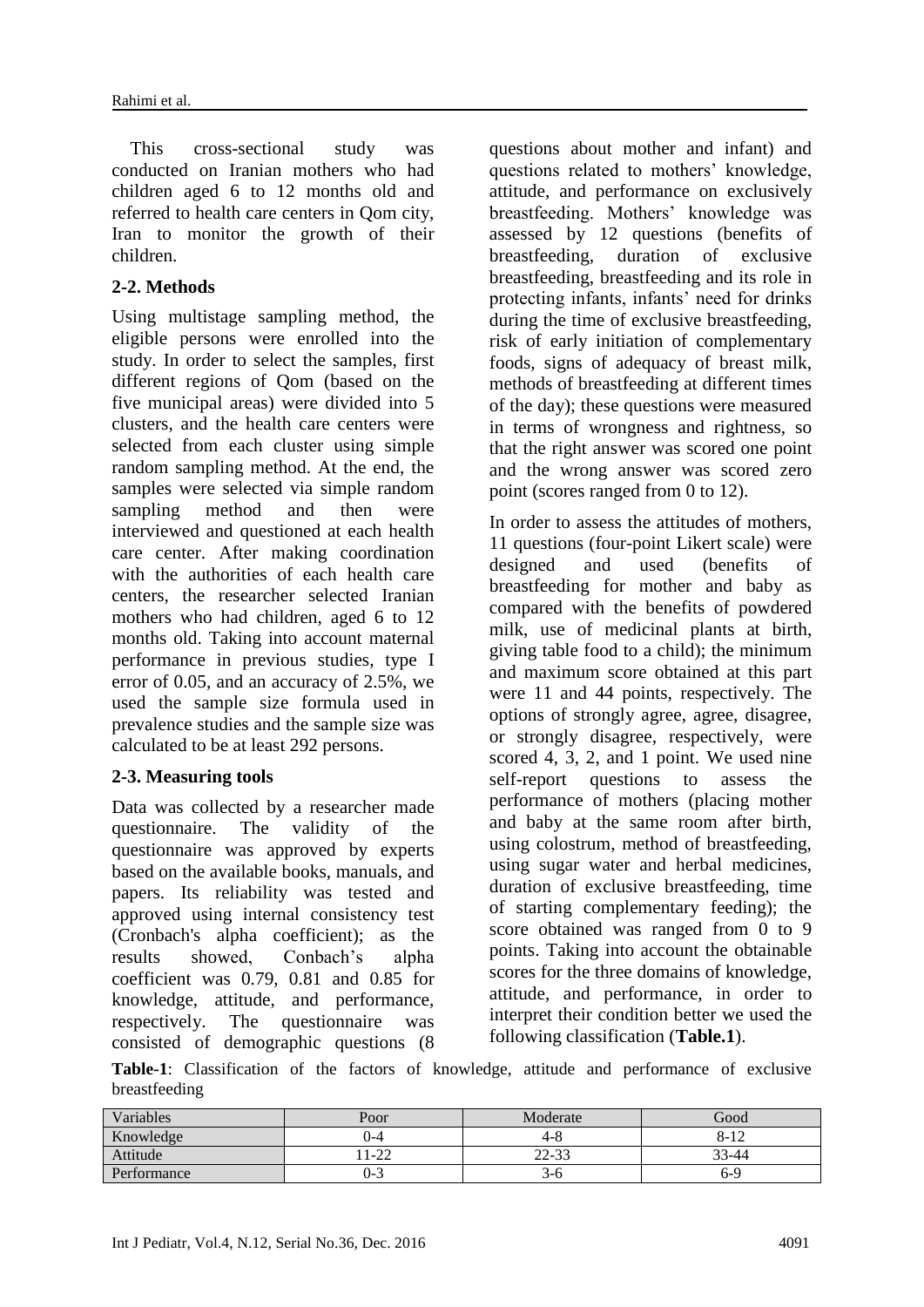### **2-4. Inclusion and Exclusion criteria**

Inclusion criteria were: having children aged six to 12 months, having health records in health centers in Qom, having a healthy baby, and lack of specific diseases in mother and infant. Non-Iranian mothers, mothers with specific diseases, and mothers who were prohibited from breastfeeding (as prescribed by a physician), were excluded from the study.

# **2-6. Ethical consideration**

In order to observe ethical issues, the objectives of the study were explained to the participants, informed consent was obtained, and the subjects were ensured about the confidentiality of the data collected during data collection process.

### **2-7. Statistical analyses**

At the end, the collected data were entered into SPSS software version 21 and were analyzed using descriptive indices (mean + standard deviation [SD] and frequency distribution table). Therefore, the Pearson correlation coefficient was used to evaluate the correlations between variables of knowledge, attitude, and performance. In addition, ANOVA test and Duncan test were used to determine the difference between the scores of knowledge, attitude, and performance in terms of education, parity, and number of children. The significance level was set at 0.05.

# **3- RESULTS**

 A total of 292 mothers with a mean age of  $27.97 \pm 5.27$  years, were enrolled into the study. Of all mothers,  $2.4\%$  (n = 7) were illiterate,  $12.7\%$  (n = 37) had a primary school education level, 14.7% (n  $= 43$ ) had a junior high school education level,  $38\%$  (n = 111) had a senior high school education level, and  $32.2\%$  (n = 94) had an academic education level. It was also found that 95.2% of mothers  $(n = 278)$ were housewives and 4.8% ( $n = 14$ ), were employed. In this study, 51% of babies were the first child and were born through a normal delivery. Other related information are presented in **Table.2**.

The mean scores of knowledge, attitude, and performance of mothers on exclusive breastfeeding were  $10.3 \pm 1.5$  (of a total score of 12),  $38.7 \pm 3.3$  (of a total score of 44), and  $6.5\pm1.8$  (of a total score of 9), respectively.

In other words, only 13% of mothers had a moderate level of knowledge and the rest had a good level of knowledge about exclusive breastfeeding. Concerning the changes in attitude, it was observed that the majority of mothers (92.8%), had a good attitude towards exclusive breastfeeding. Concerning the variable of performance, 3.4% of mothers had a poor performance and nearly half of them (49%), had a good performance (**Table.3**).

Of all samples, 92.1% of mothers and newborns were placed at the same room after childbirth and immediately started breastfeeding. Moreover, 56.2% of mothers reported that they breastfed their infants only when they were hungry; while the rest (43.8%), breastfed their infants at certain times of the day. We also assessed the type of feeding infants up to 6 months of age, and the results showed that only 42.5% of mothers practiced exclusive breastfeeding. The assessment of maternal knowledge showed that 97.6% of mothers knew that children should be exclusively breastfed up to six months of age (**Table.4**). In this study, it was found that 76.7% of mothers knew that breast milk could fulfill newborns' feeding needs up to six months of age. Moreover, 91.1% of women had knowledge about the signs of adequacy of breast milk. In addition, 21.2% of mothers thought that breast milk is not enough to feed the baby and they said that children under 6 months of age need not only breast milk, but also other types of liquids (**Table.4**). The results of Pearson's test indicated a significant direct correlation between maternal knowledge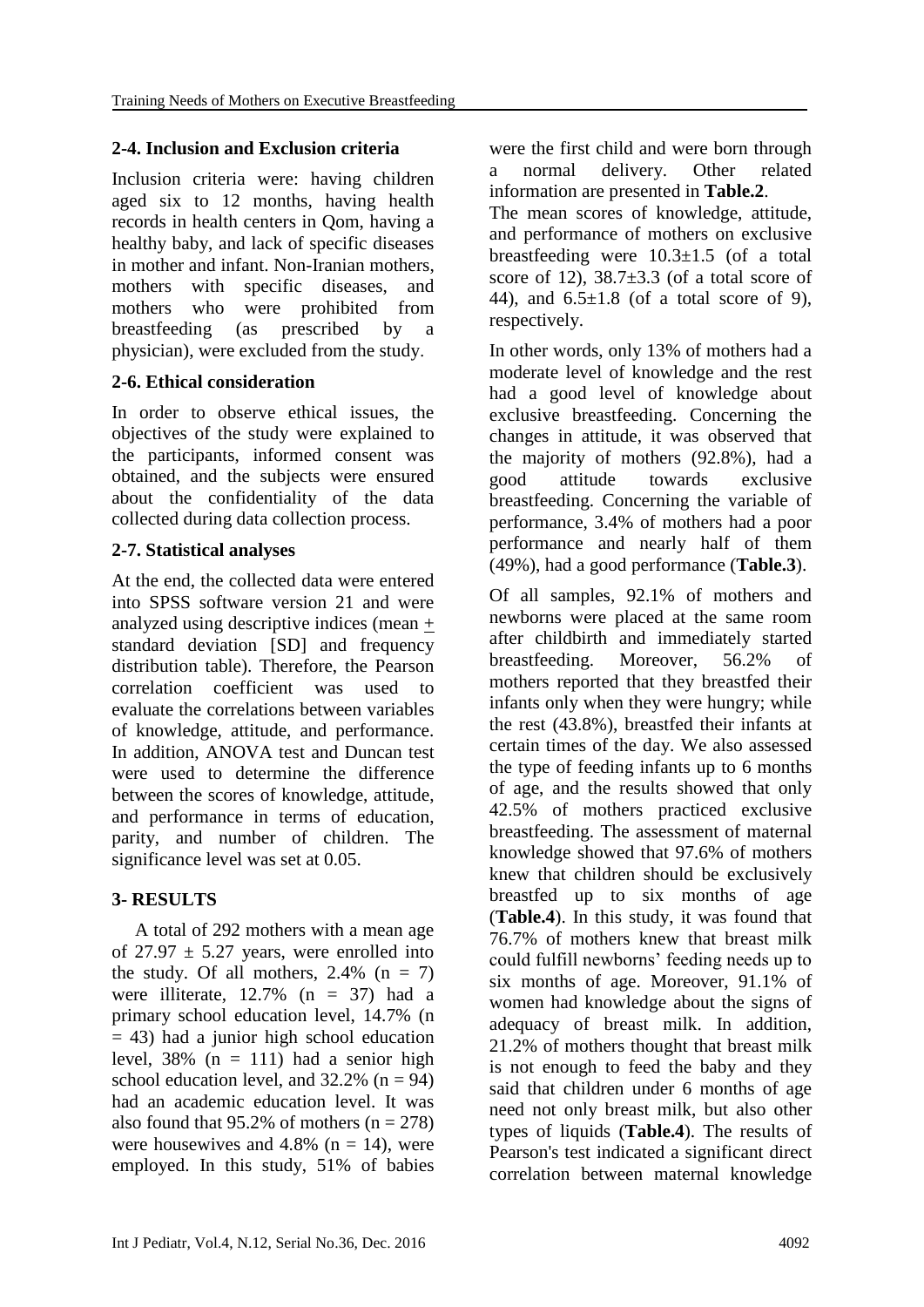and performance (P<0.001 and  $r = 0.311$ ). Moreover, there was a significant direct correlation between attitude and performance  $(P<0.001$  and  $r = 0.304$ ). Furthermore, there was a significant relationship between knowledge and attitude and maternal education levels (P<0.001), so that based on the results of Duncan test, the mean scores of knowledge and attitude were significantly lower in illiterate women than the women

with other education levels. However, there was no statistically significant difference between groups with different education levels in terms of the mean scores of performance (P>0.05) (Table.5). Based on the results of ANOVA test, the variables of parity and the number of children had not significant effect on the three variables of knowledge, attitude, and performance of mothers (P>0.05).

| Table-2: The frequency distribution of some demographic variables examined samples |  |  |  |  |
|------------------------------------------------------------------------------------|--|--|--|--|
|------------------------------------------------------------------------------------|--|--|--|--|

| Variables                  | Frequency       | Percentage |
|----------------------------|-----------------|------------|
|                            | 6               | 19.5       |
|                            | $\overline{7}$  | 11         |
|                            | 8               | 4.8        |
| Age (month)                | 9               | 11         |
|                            | 10              | 6.5        |
|                            | 11              | 10.6       |
|                            | 12              | 36.6       |
|                            | First           | 51         |
| Birth order                | Second          | 33         |
|                            | Third           | 12.3       |
|                            | Fourth and more | 3.7        |
|                            | Natural         | 51         |
| Type of delivery           | Cesarean        | 49         |
| Type of maternal gestation | Intended        | 80.5       |
|                            | Unintended      | 19.5       |

**Table-3**: Comparison of mean scores of knowledge, attitude, and performance of mothers on exclusive breastfeeding

|             |                  | Range of             |         |         | Frequency $(\%)$ |               |         |
|-------------|------------------|----------------------|---------|---------|------------------|---------------|---------|
| Variables   | $Mean \pm SD$    | obtainable<br>scores | Minimum | Maximum | Good             | Moderate      | Poor    |
| Knowledge   | $10.31 \pm 1.48$ | $0-12$               | 5       | 12      | 254 (87)         | 38(13)        | 0(0)    |
| Attitude    | $38.72 \pm 3.29$ | 11-44                | 27      | 44      | 271<br>(92.8)    | 21(7.2)       | 0(0)    |
| Performance | $6.48 \pm 1.75$  | $0 - 9$              | 2       | 9       | 143 (49)         | 139<br>(47.6) | 10(3.4) |

SD: Standard deviation.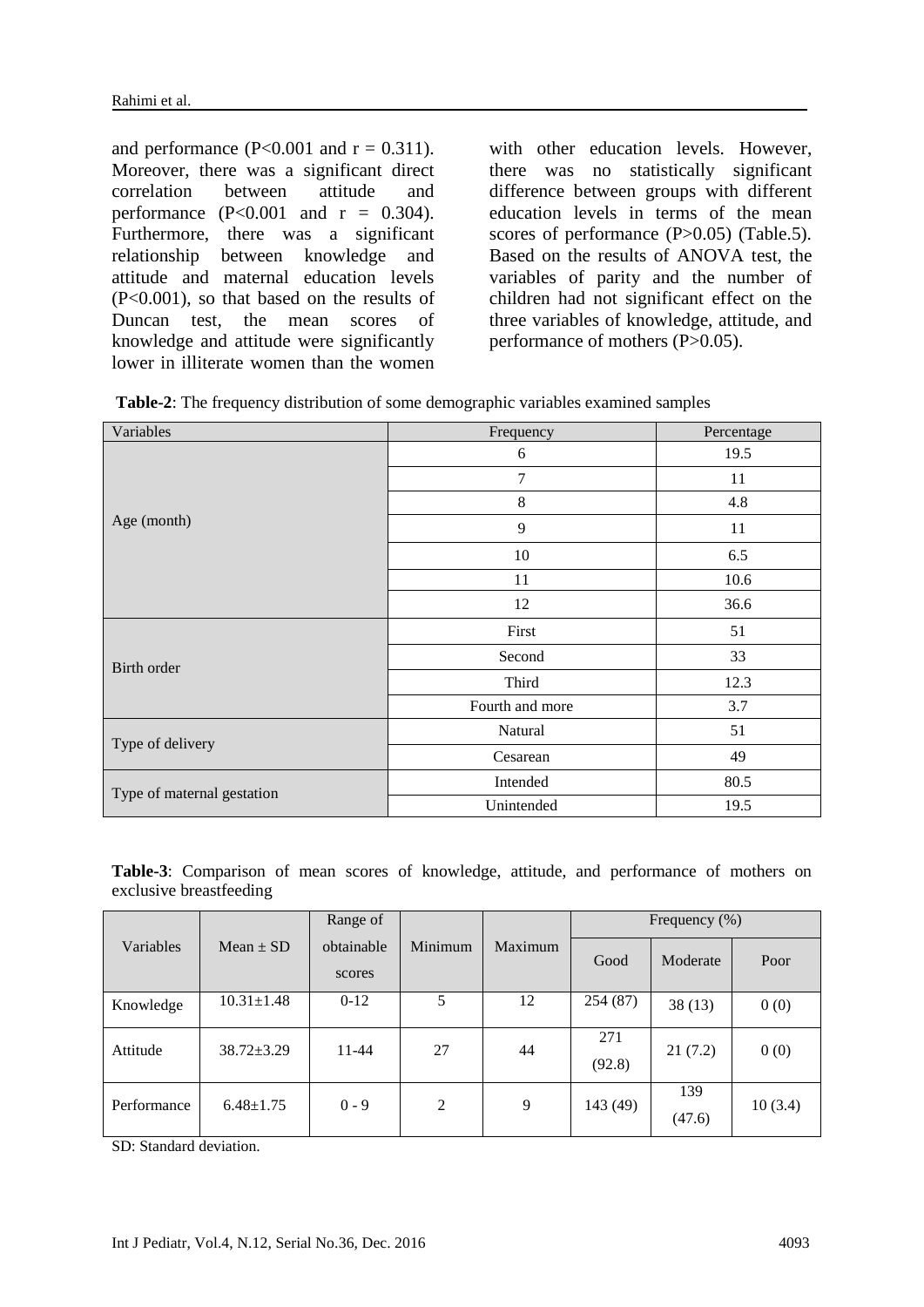| Variables   | Items                                       | Situation                         | Number<br>(% )       |
|-------------|---------------------------------------------|-----------------------------------|----------------------|
|             | Placing mother and baby at the same         | Yes                               | 269 (92.1)           |
|             | room after birth                            | No                                | 23(7.9)              |
|             | Giving table food to the infant before the  | Yes                               | 37(12.7)             |
|             | sixth month of age                          | N <sub>0</sub>                    | 255 (87.3)           |
| Performance |                                             | <b>Exclusive breastfeeding</b>    | 124(42.5)            |
|             | What has been feeding practices up to 6     | Breast milk $+$ different liquids | 54 (18.5)            |
|             | months?                                     | Breast milk + complementary food  | 69(23.6)             |
|             |                                             | Breast milk + powdered milk       | 39 (13.4)            |
|             |                                             | Powdered milk                     | 6(2.1)               |
|             |                                             | Only breast milk                  | 209 (72)             |
|             |                                             | Breast milk $+$ herbs             | 47(16.2)             |
|             | What was the first infant feeding at birth? | Breast milk + powdered milk       | 15(5.2)              |
|             |                                             | Breast milk $+$ sugar and water   | 19(6.6)              |
|             | Is the baby's weight gain a signs of        | Yes                               | 266(91.1)            |
|             | adequate breast milk?                       | No                                | 26(8.9)              |
|             | Does an infant need other liquids - in      | Yes                               | 62(21.2)             |
|             | addition to breast milk-before the six      | No                                | 230 (78.8)           |
|             | months of age?                              |                                   |                      |
| Knowledge   | Is daily breastfeeding based on an infant   | Yes                               | 193(66.1)            |
|             | demand?                                     | N <sub>0</sub>                    | 99 (33.9)            |
|             | Does breast milk alone provide all the      | Yes                               |                      |
|             | feeding needs of a baby up to six months    | N <sub>o</sub>                    | 285 (97.6)<br>7(2.4) |
|             | of age?                                     |                                   |                      |

**Table-4**: The frequency distribution of the factors affecting the maternal performance and knowledge of exclusive breastfeeding

**Table-5**: Comparison of mean scores of knowledge, attitude, and performance of exclusive breast feeding mothers, especially in terms of education, job, type of delivery and type of gestation

| Variables |                   |                    | Mean  | <b>SD</b> | P-value |  |
|-----------|-------------------|--------------------|-------|-----------|---------|--|
|           |                   | Illiterate         | 8.71  | 2.42      |         |  |
|           |                   | Primary school     | 9.62  | 1.81      | 0.001   |  |
|           | Education         | Junior high school | 10.27 | 1.27      |         |  |
|           |                   | Senior high school | 10.35 | 1.29      |         |  |
|           |                   | University         | 10.69 | 1.42      |         |  |
| Knowledge | Job               | Employed           | 10.41 | 1.09      | 0.463   |  |
|           |                   | Housewife          | 10.19 | 2.31      |         |  |
|           | Type of delivery  | Natural            | 10.35 | 1.26      | 0.533   |  |
|           |                   | Cesarean           | 10.25 | 1.21      |         |  |
|           | Type of gestation | Intended           | 10.33 | 1.25      | 0.621   |  |
|           |                   | Unintended         | 10.27 | 1.29      |         |  |
|           | Education         | Illiterate         | 34    | 3.65      | 0.001   |  |
|           |                   | Primary school     | 38.05 | 3.10      |         |  |
|           |                   | Junior high school | 38.72 | 3.14      |         |  |
|           |                   | Senior high school | 38.72 | 3.38      |         |  |
| Attitude  |                   | University         | 39.32 | 3.01      |         |  |
|           | Job               | Employed           | 35.35 | 3.26      |         |  |
|           |                   | Housewife          | 40.05 | 4.14      | 0.115   |  |
|           | Type of delivery  | Natural            | 39.16 | 2.12      | 0.523   |  |
|           |                   | Cesarean           | 38.24 | 2.61      |         |  |
|           | Type of gestation | Intended           | 39.87 | 3.01      |         |  |
|           |                   | Unintended         | 37.53 | 2.26      | 0.506   |  |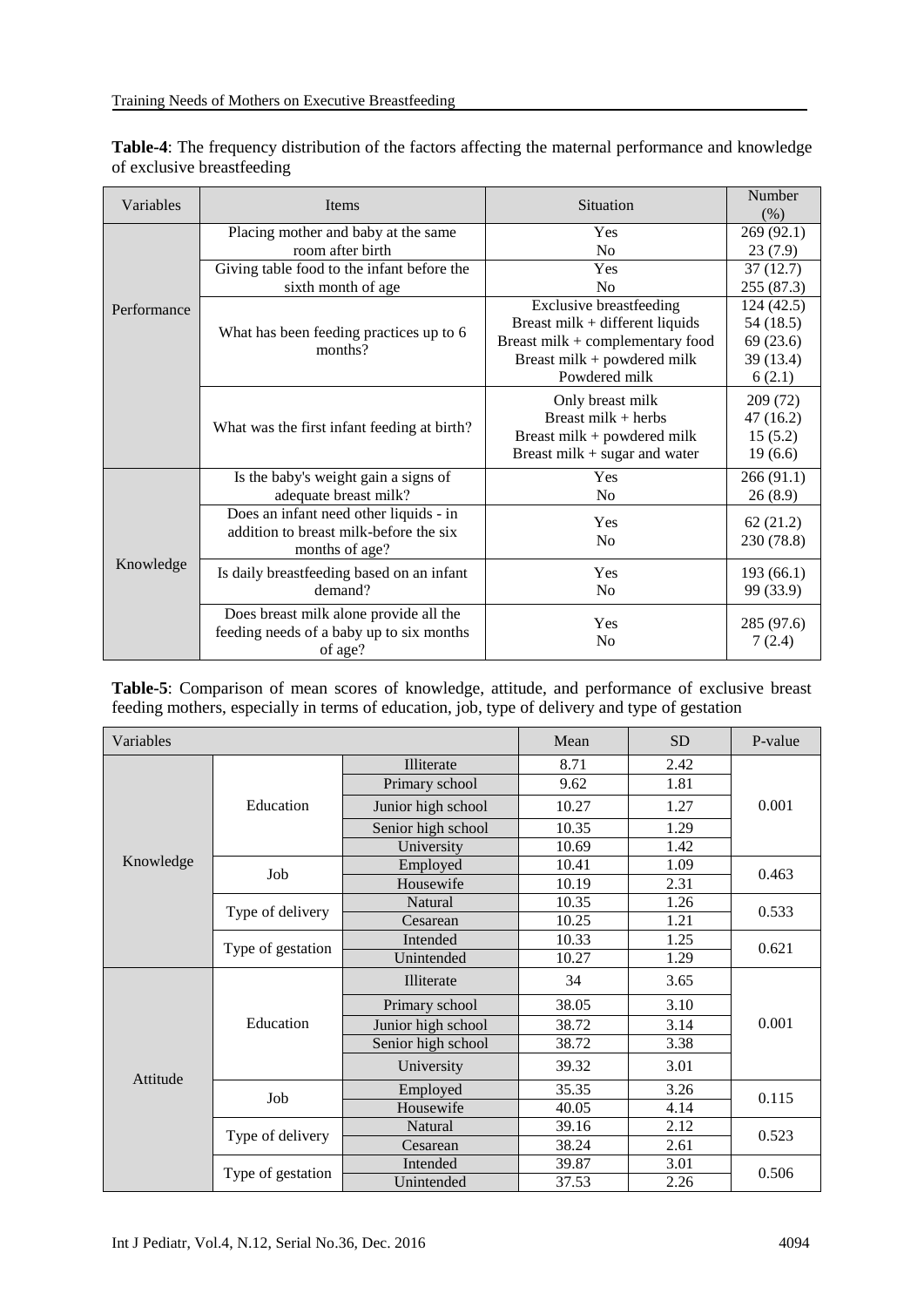| Performance | Education         | Illiterate         | 6    | 2    | 0.322 |
|-------------|-------------------|--------------------|------|------|-------|
|             |                   | Primary school     | 5.94 | 2.06 |       |
|             |                   | Junior high school | 6.81 | 1.67 |       |
|             |                   | Senior high school | 6.42 | 1.73 |       |
|             |                   | University         | 6.64 | 1.63 |       |
|             | Job               | Employed           | 5.94 | 1.93 | 0.097 |
|             |                   | Housewife          | 7.06 | 0.98 |       |
|             | Type of delivery  | Natural            | 6.86 | 1.72 | 0.362 |
|             |                   | Cesarean           | 6.14 | 1.73 |       |
|             | Type of gestation | Intended           | 6.72 | 1.90 | 0.409 |
|             |                   | Unintended         | 6.28 | 1.73 |       |

SD: Standard deviation.

#### **4- DISCUSSION**

 In this study, the prevalence of exclusive breastfeeding in the target group was 42.5% which is higher than the results of other studies (28%) in Iran (16). Our finding is consistent with the results of some other studies in Iran such as Mohammadbeigi's study in Arak and Tehranian's study in Mashhad which reported (11, 12). However, the prevalence of exclusive breastfeeding in some studies including Gelaw's study in Ethiopia (82.2%) (17), Sapna's study in India (61%) (18), Khassawneh's study in Jordan (59%) (19), and Chatman's study in Jamaica (98.2%) (20), are higher than the prevalence observed in the present study. However, in some studies including Al-Binali's study in Saudi Arabia (8.3%) (6), Al-Sahab's study in Canada (13.8%) (20), Khazaei study in Iran (23.8%) (8), and Choudhary's study in India (33%) (1); the prevalence of exclusive breastfeeding is reported to be low and alarming. According to some studies, the low prevalence of exclusive breastfeeding is attributed to mother's infection with some diseases including human immunodeficiency virus (HIV), insufficient breast milk, cultural and socioeconomic differences, and the level of health literacy of people in different communities (19, 22).

The results of this study reported that of all mothers, 87% had a good and 13% had a moderate knowledge on exclusive breastfeeding. In addition, of all mothers, 92.8% had a positive and sufficient attitude. Our findings are consistent with the results of some studies by Gelaw (17), Choudhary (1), and Mbada (22), which were respectively conducted in Ethiopia, India, and Nigeria. Despite these promising results, some studies suggest that mothers have inadequate information on exclusive breastfeeding. For example in a study, it was found that 20% of mothers believed that exclusive breastfeeding was a threat to their health (23). Moreover, in Leshi's study, more than half of the studied mothers had poor knowledge and attitudes toward breastfeeding (24).

The results of this study showed that mean scores of knowledge and attitude were significantly different among mothers with various levels of education. There was also a positive and direct relationship between maternal attitude and their levels of knowledge; this finding is consistent with the results of Esfandtari's study (25). According to the results of Ego's study in France (26), Sheehan's study in Canada (27), and Lanting's study in the Netherlands (28), education level is a factor affecting maternal knowledge on breastfeeding. It should be noted that, in Hoseini's study there was a significant relationship between parents' education level and maternal attitude toward exclusive breastfeeding (29). Inconsistent with the present study, the results of studies by Choudhary (1), Colaizy (30), Rahimi (31), Sisk (32), and Smith (33), showed that education level had a direct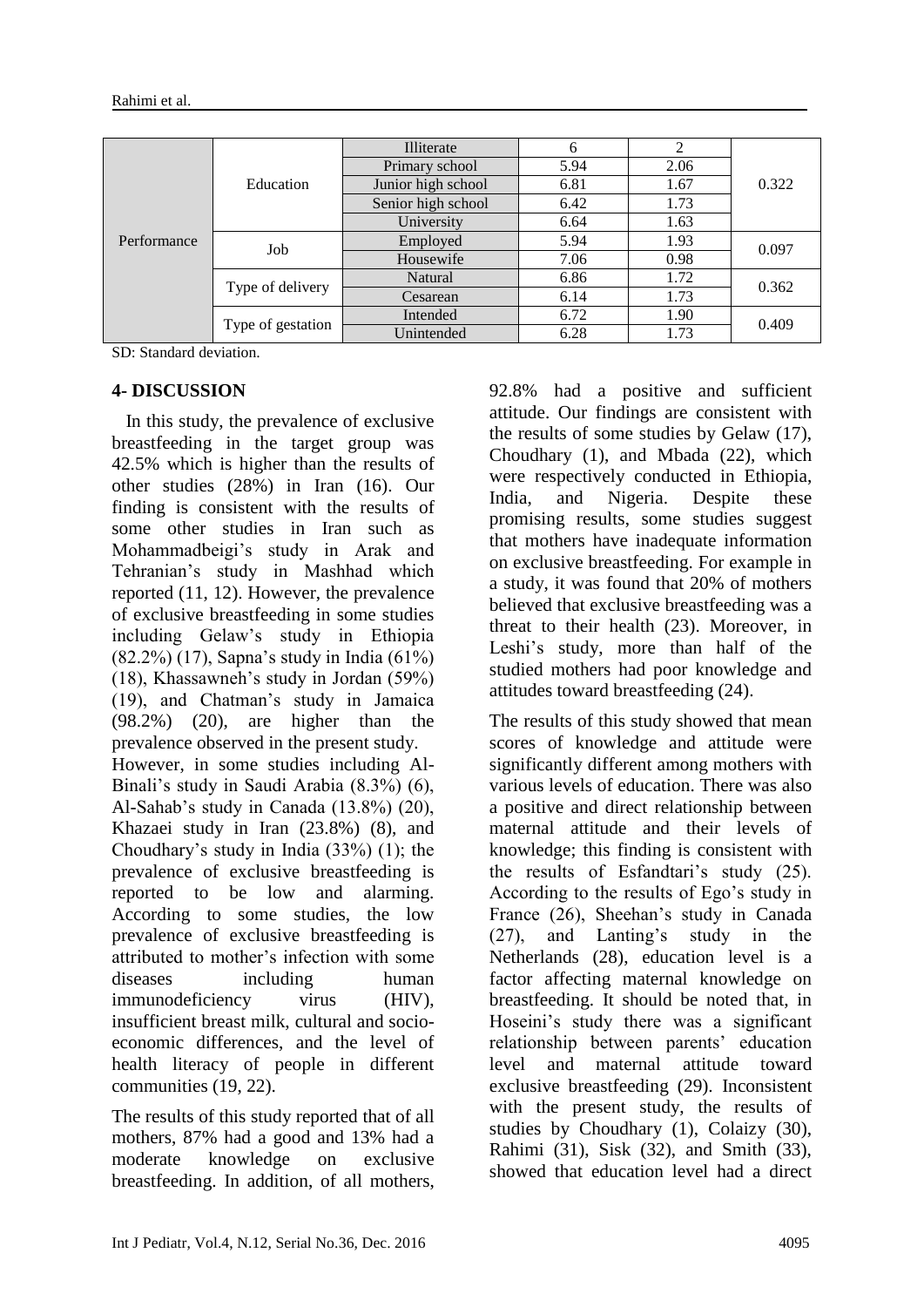effect on the performance of mothers who breastfed their child. However, a number of studies such as a study by Vohr et al. (34) and Persad and Mensinger's study (35), have reported that education level disrupted exclusive breastfeeding. We assessed the performance of mothers in Qom city and it was found that the prevalence of mixed feeding (breast milk and powdered milk) and formula feeding, were 13.4% and 2%, respectively; in comparison with the results of studies in Jordan (30.3% and 11.4%), and New York (46.1% and 0.8%), our finding is promising (5, 19).

In the present study, we did not observe any relationship between the number of children and the performance of mothers on exclusive breastfeeding; it is consistent with the results of studies by Persad and Mensinger's study (35) and Griffiths et al. (36). However, in a study by Veghari and Rahmati (13), there was a significant relationship between two variables of the number of children and maternal performance; the difference in the results of the mentioned study might be attributed to its large sample size.

# **4-1. Limitations of the study**

Our study was a cross-sectional study, therefore it cannot demonstrate the causal relationships between studied variables. As the results were obtained based on mothers' self-reports on exclusive breastfeeding, they might have some bias. The two mentioned items were the most important limitations of this study.

### **5- CONCLUSION**

 Based on the results of the study, mothers had a desirable level of knowledge, attitude, and performance in terms of exclusive breastfeeding. However, illiterate mothers had lower mean scores of knowledge and attitude, so this group should receive more attention, and they should be trained about exclusive breastfeeding. This study showed a significant positive correlation between knowledge, attitude, and performance; moreover, with improving knowledge, mothers will develop better attitude and performance. Hence, it is recommended to make more efforts to improve the level of knowledge and attitude of mothers and utilize theoretical and pattern-based performance change models in this field.

# **6- CONFLICT OF INTEREST:** None.

### **7- ACKNOWLEDGMENTS**

This research was approved by Qom University of Medical Sciences (ID number: P/34/2743; Ethics Committee Code: MUQ.REC2015.25). The authors would like to express their thanks and appreciation to the members of the Students Research Committee, Research Deputy of Qom University of Medical Sciences, Head of Provincial Health Center, and staffs working in health care centers in the city of Qom.

### **8- REFERENCES**

1. Choudhary AK, Bankwar V, Choudhary A. Knowledge regarding breastfeeding and factors associated with its practice among postnatal mothers in central India. International Journal of Medical Science and Public Health 2015; 4(7):973-76.

2. Haghighi M, Taheri E. Factors Associated with Breastfeeding in the First Hour after Birth, in Baby Friendly Hospitals, Shiraz-Iran. International Journal of Pediatrics 2015;3(5.1):889-96.

3. Victora CG, Bahl R, Barros AJ, França GV, Horton S, Krasevec J, et al. Breastfeeding in the 21st century: epidemiology, mechanisms, and lifelong effect. Lancet 2016;387(10017):475-90.

4. Sohrabi Z, Momenzadeh F, Aemmi SZ, Tabibi M, Musavi Z, Savabi M. Sociodemographic and Lifestyle Factors in Breastfeeding Mothers, Referring to Isfahan Health Centers. International Journal of Pediatrics2016;4(2):1331-37.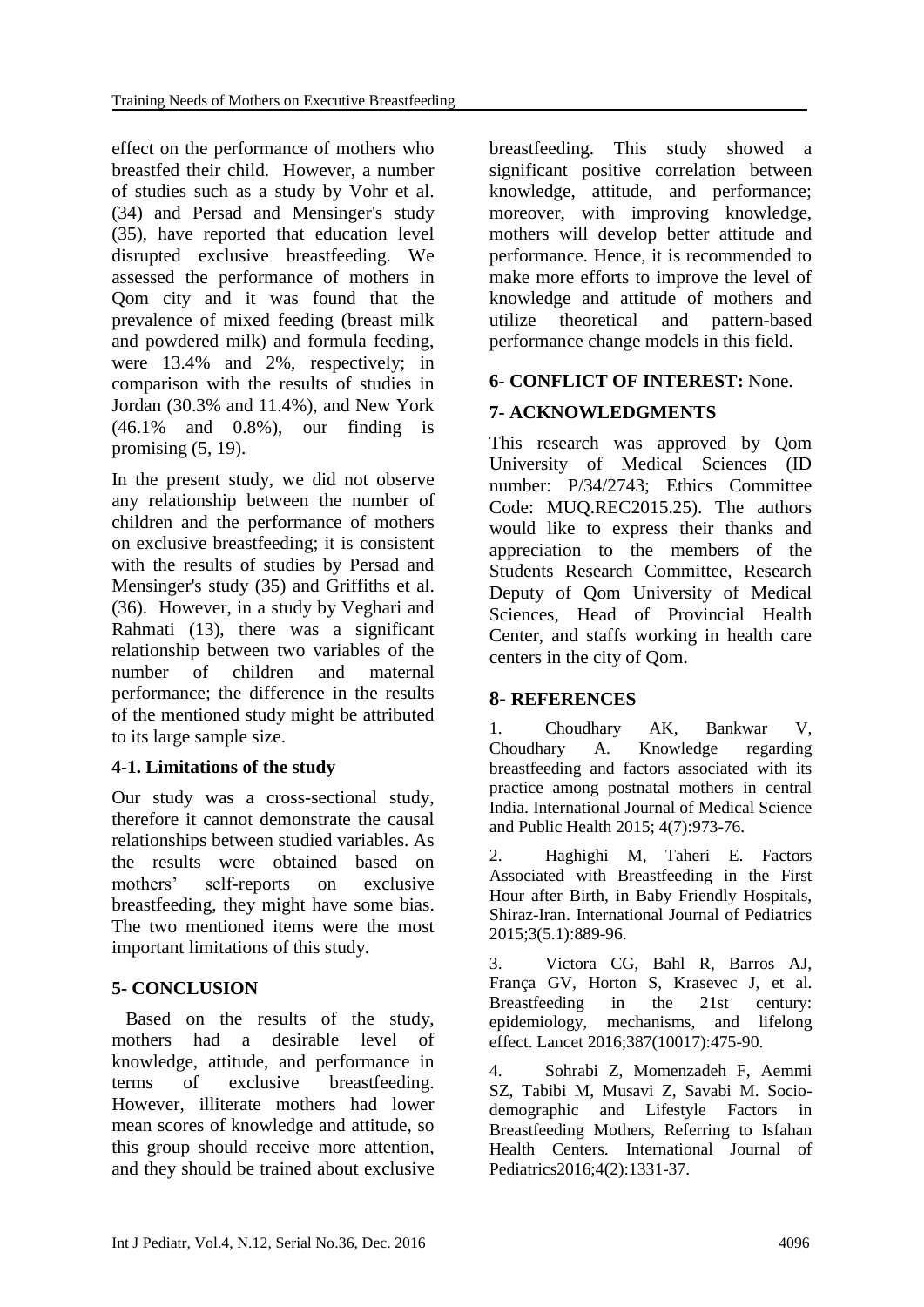5. Stuebe AM, Bonuck K. What predicts intent to breastfeed exclusively? Breastfeeding knowledge, attitudes, and beliefs in a diverse urban population. Breastfeeding Medicine 2011;6(6):413-20.

6. Al-Binali AM. Breastfeeding knowledge, attitude and practice among school teachers in Abha female educational district, southwestern Saudi Arabia. International Breastfeeding Journal 2012;7(1):1-6.

7. Bai DL, Fong DYT, Tarrant M. Previous Breastfeeding Experience and Duration of Any and Exclusive Breastfeeding among Multiparous Mothers. Birth 2015;42(1):70-7.

8. Khazaei S, Mansori K, Khazaei Z, Sani M, Ayubi E. Infant and Young Child Feeding Status in Iran Compared the Different United Nation Regions. International Journal of Pediatrics 2016; 4(10): 3639-41.

9. Kelishadi R, Ansari H, Qorbani M, Jari M, Djalalinia Sh; Ataie-Jafari A, et al. Burden of Disease Attributable to Suboptimal Breastfeeding in Iran during 1990-2010; Findings from the Global Burden of Disease Study 2010. International Journal of Pediatrics 2016;4 (9): 3535-49.

10. Babakazo P, Donnen P, Akilimali P, Ali NMM, Okitolonda E. Predictors of discontinuing exclusive breastfeeding before six months among mothers in Kinshasa: a prospective study. International Breastfeeding Journal 2015;10(1):1-9.

11. Mohammad Beygi A, Mohammad Salehy N, Bayati A. The Pattern of Exclusive Breast Feeding in Referred Neonatal to Health Centers of Arak. Journal of Guilan University of Medical Sciences

2009;18(70):17-25.

12. Tehranian S, Shojaee P, Jafarzadeh S, Kianifar H, Jafari S. Maternal Knowledge and Practice in Mashhad City about Breast-feeding in First 6 -Month of Infant's Life. International Journal of Pediatrics 2014;2(2.1):61.

13. Veghari G, Rahmati R. Breastfeeding status and some of its related factors in the Golestan Province. Iran Journal of Nursing 2011;24(71):8-18.

14. Mirahmadizadeh A, Zare P, Moradi F, Sayadi M, Hesami E, Moghadami M. Exclusive breast-feeding weaning pattern and its determinant factors in Fars province in 2010. Daneshvar 2012;19(99):11-22.

15. Organization WH. Global Nutrition Targets 2025 Breastfeeding Policy Brief .Avenue Appia 20,1211 Geneva 27, Switzerland . Available at: http://www.who.int/maternal\_child\_adolescent /news\_events/news/2012/30\_07\_2012/en.

16. Heidari Z ,Keshvari M, Kohan S. Breastfeeding Promotion, Challenges and Barriers: a Qualitative Research. International Journal of Pediatrics.2016;4(5):1687-95.

17. Gelaw K, Geletaw A, Abdella A, Chinasho B, Alemayehu A. Knowledge and Practice of Mothers towards Exclusive Breastfeeding and its Associated Factors in Ambo Woreda West Shoa Zone Oromia Region, Ethiopia. Global Journal of Medical Research 2015;5(1):1-7.

18. Sapna S, Ameya A, Rooma S, Aarti P, Rashid A, Narayan K. Prevalence of exclusive breastfeeding and its correlates in an urban slum in western India. International Journal of Science Medicine & Education 2009;3(2):14- 8.

19. Khassawneh M, Khader Y, Amarin Z, Alkafajei A. Knowledge, attitude and practice of breastfeeding in the north of Jordan: a cross-sectional study. International Breastfeeding Journal.2006;1(1):1-6.

20. Al-Sahab B, Lanes A, Feldman M, Tamim H. Prevalence and predictors of 6 month exclusive breastfeeding among Canadian women: a national survey. BMC Pediatrics 2010;10(1):1-9.

21. Hussein TH, Mgongo M, Uriyo JG, Damian DJ, Stray-Pedersen B, Msuya SE. Exclusive Breastfeeding up to Six Months is Very Rare in Tanzania: A Cohort Study of Infant Feeding Practices in Kilimanjaro Area. Science 2015;3(2):251-8.

22. Mbada CE, Olowookere AE ,Faronbi JO, Oyinlola-Aromolaran FC, Faremi FA, Ogundele AO, et al. Knowledge, attitude and techniques of breastfeeding among Nigerian mothers from a semi-urban community. BMC research notes 2013;6(1)1-8.